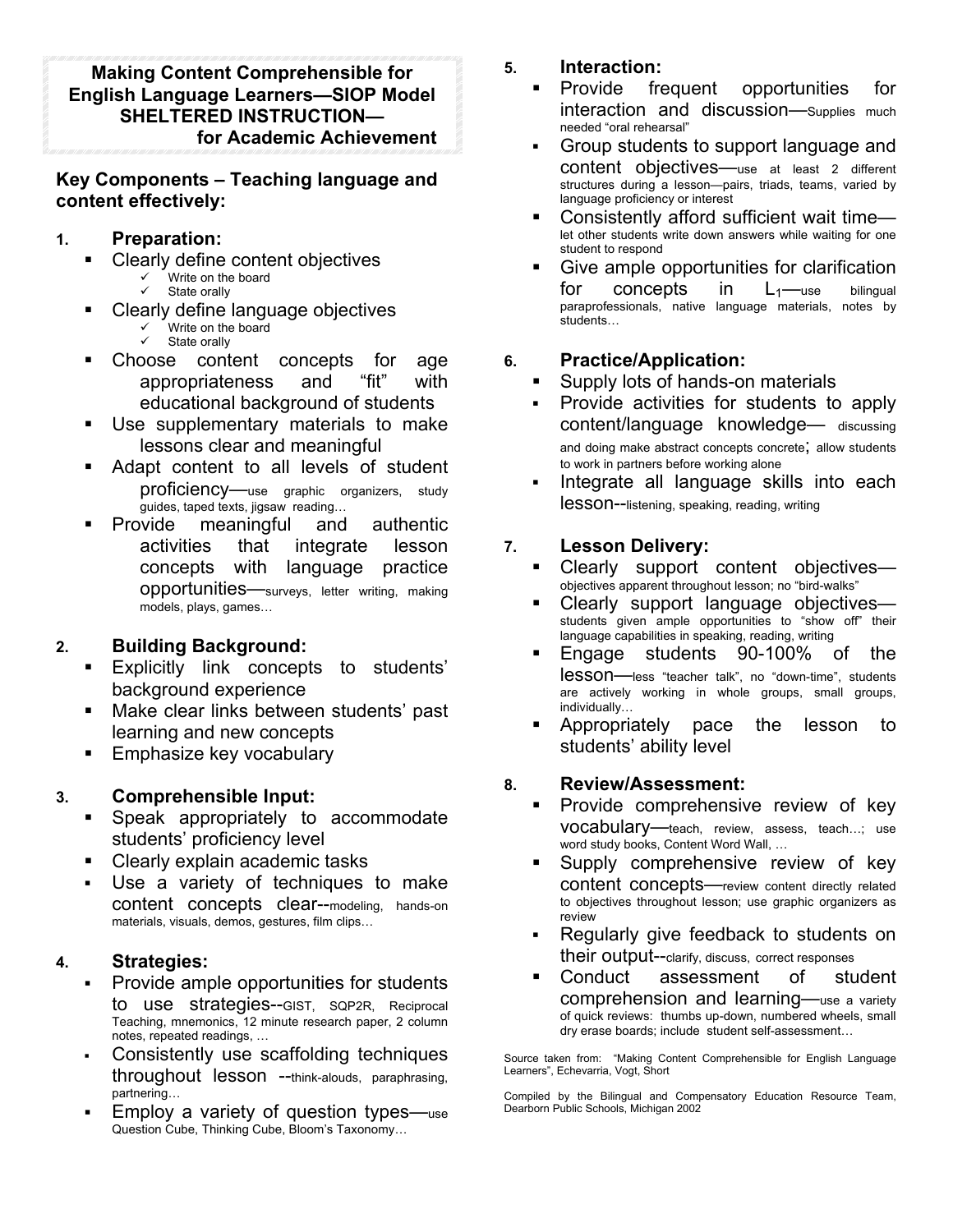# **Making Content Comprehensible— 1. Lesson Preparation**

## **Adaptation of Content:**

- Make texts accessible to all students without "watering down " texts
- Use before, during, and after reading or writing

### ▪ **Graphic Organizers:**

Schematic visuals that assist students to grasp the "wholeness and parts" of a concept. Use to supplement written or spoken words--

-Before reading or writing: guides and supplements to build background for difficult or dense text and helps organize writing

--During reading: focuses students' attention and makes connections, helps with taking notes and understanding text structure

-- After reading or writing: assists in recording personal understandings and responses; double-checks organization

Examples: "I Wonder", Venn Diagrams Timelines, Discussion webs, Thinking maps…

Tip: With English Language Learners, it is helpful to actually construct the graphic organizer in front of the students on chart paper or transparency for deep understanding

### **Outlines:**

Teacher prepared outlines that help students take notes in an organized manner

Tip: **T-charts** are useful outlines to begin organizing

Tip: Some students need picture support, or to see the completed outline first

## ▪ **Highlighted text:**

For newcomers: **highlight** (using blue highlighter) **key concepts**, important vocabulary, and summary statements in students' textbooks. Newcomers only read highlighted sections. This reduces stress yet maintains key concepts.

### **Marginal notes:**

Like highlighted text, teacher notes in the margins of a newcomer's textbook assist in focusing attention on important ideas, key concepts, key words and their definitions, or draw attention to important supporting facts for "why" or "how". The Teacher's Edition marginal notes may help in choosing key facts, etc. Parent volunteers could assist in putting in marginal notes in multiple textbooks. If you didn't want to write in actual student textbooks, you could use **sticky notes that are removable**.

## **Taped Text:**

Teacher, paraprofessional, or older student tapes textbook for newcomers. This allows for **multiple exposures** to text and should improve reading and understanding. Students can take home text and tape for homework.

### Adapted Text:

Sometimes it is necessary to rewrite dense text in order for English Language Learners to comprehend a content. **Short, simpler sentences are easier for newcomers to understand.** The format should follow a topic sentence followed by several supporting detail sentences. All sentences need to be relevant to the content. Maintaining a **consistent format** affords easier reading and more connections to prior knowledge.

## **Jigsaw text reading:**

One or two members of each cooperative team are chosen by the teacher to form an "expert" team. Each "expert team" is responsible for one section of assigned text. Text sections are read aloud in the "expert team", discussed and reviewed for essential information, key vocabulary, and better collective understanding. When clear understanding is reached, "expert team" members return to their original cooperative teams to teach their teammates—demonstrating **peer-modeling**. English Language Learners benefit from this system because they are learning from others while not burdened with reading the longer text.

### **Leveled study guides:**

Teacher composes guides to accompany students' textbook –may include:

Summary of text—Questions-- Statements of learning

Teacher can designate questions for different levels by marking with \* (easiest), \*\* (moderately challenging, and \*\*\* (most challenging)

# **Supplementary Materials: Sources**

- ☺ Hands-on manipulatives and realia—connects abstract concepts with concrete experiences and student's own life
- ☺ Pictures, Photos, Visuals: provide visual support to harder concepts. Helps relate to prior knowledge and oral presentations. Include models, charts, overheads, maps, timelines as you are presenting concepts
- **Whiltimedia:** film clips, songs and chants, posters, computer games, etc.--related to concept solidify key concepts into the deep memory
- ☺ Demonstrations: Model step-by-step completion of tasks, or model language to use with presentations. This scaffolds and enhances learning
- $\heartsuit$  Related Material: Most Dearborn schools have a multitude of leveled books—both fiction and non-fiction that supplement science and social studies themes. Check your school's resource room for materials.

Source taken from: "Making Content Comprehensible for English Language Learners", Echevarria, Vogt, Short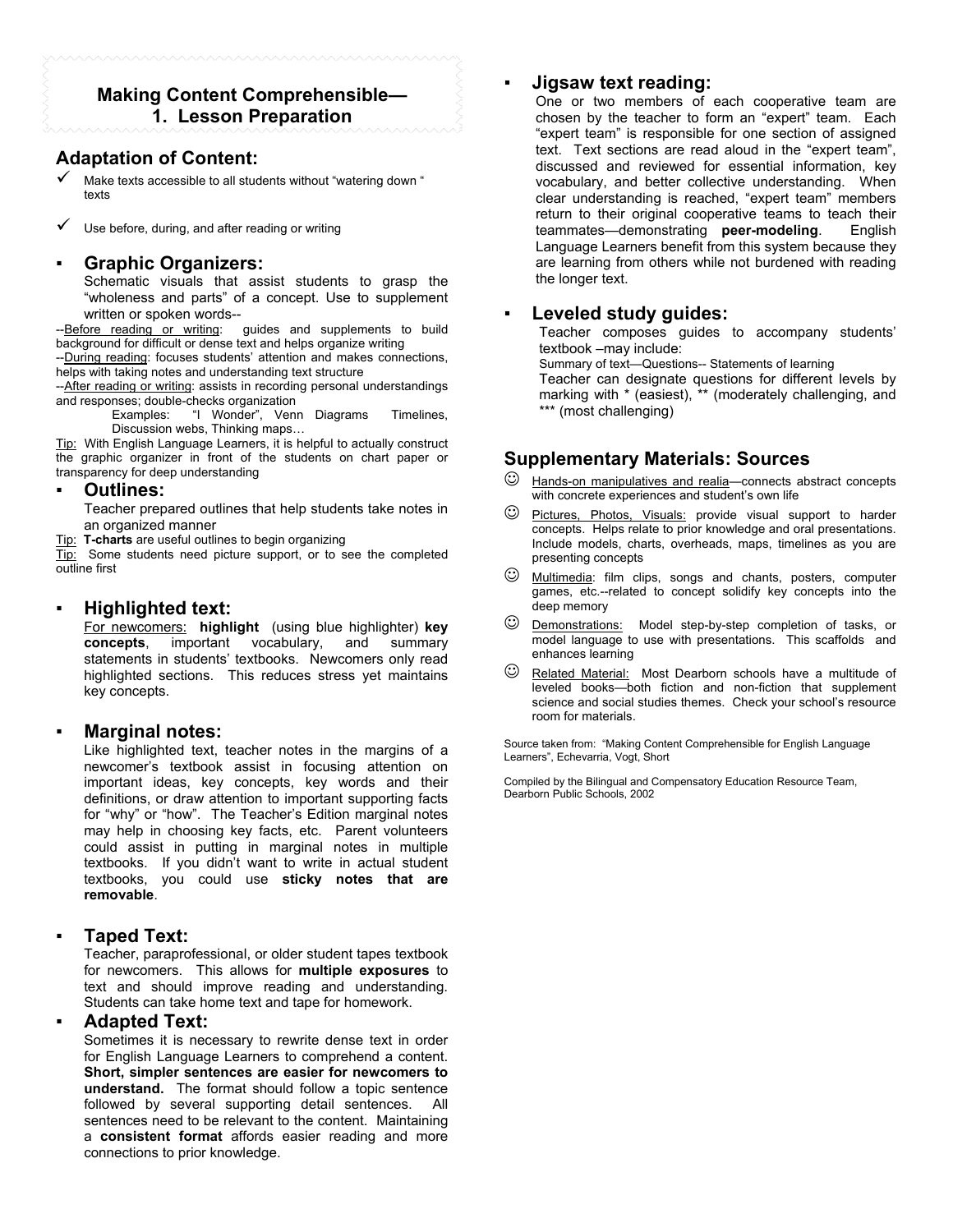# **Making Content Comprehensible— 2. Building Background**

- There is a strong correlation between vocabulary knowledge and student achievement
- Select fewer key terms to focus on
- 9 **Explicitly teach "school language"—***ex. Identify, compare, summarize, define…*

## **1. Contextualizing Key Vocabulary:**

Review the content and select key terms that are critical to understanding the lesson's most important concepts. The teacher

- Introduces and defines terms simply and concretely
- Demonstrates how terms are used in context
- Explains use of synonyms, or cognates to convey meaning

### **2. Vocabulary Self-Selection:**

After reading a content text, students self select vocabulary they think is essential to the understanding the content concepts.

- Words are selected by individuals, partners, or teams
- Shared, discussed, and agreed upon by whole class
- Empowers students in choosing the most appropriate key vocabulary

### **3. Personal Dictionaries:**

Personal dictionaries are created as an individual vocabulary and spelling resource for students.

- Students read text in partners or teams and select unknown words
- Teacher works with teams to review each student's personal dictionary and providing clarifications where needed
- Words can be arranged alphabetically, by concept, or structure

## **4. Content Word Wall:**

This is a Content Word Wall specific to one content area, reserved for key vocabulary that relates to that content.

- Key words are displayed alphabetically
- Revisited frequently during lessons
- Students use words throughout unit of study
- Remove some words regularly in order to keep words displayed to a reasonable number

#### Ex: Social Studies Word Wall: *Revolutionary War*

| Α | <b>Battle</b> | Constitution<br>concede |   | decide<br><b>Declaration</b> |
|---|---------------|-------------------------|---|------------------------------|
| Е | flag          | G                       | н | Independence                 |
| J | κ             | liberty                 | М | notify                       |

## **5. Concept Definition Map**

A simple graphic system used to discuss complex concepts and clarify the meaning of a concept.

Ex: Concept Definition Map—*Revolution*



**What are some examples?**

#### **6. Cloze Sentences:**

Used to teach and review content vocabulary **in context.**

- Teacher chooses a sentence that has a strong contextual support for the vocabulary focus word.
- Possible replacement words are brainstormed
- 

■ Teacher assists students in choosing correct word<br>Ex: During a \_\_\_\_\_\_\_\_\_\_\_\_\_\_\_\_\_\_\_\_\_ a group of people tries to overthrow a group of people tries to overthrow an existing government or social system. *(revolution)*

#### **7. Word Sorts:**

Students categorize words or phrases (previously introduced) and sorts them according to meaning, structure, word endings, or sounds. This reinforces word relationships, spelling, and word structure.

#### Ex: Word Sort by endings—*American Revolution*

| -tion                                                              | -sion                                   | -tation                      |
|--------------------------------------------------------------------|-----------------------------------------|------------------------------|
| revolution<br>taxation<br>frustration<br>participation<br>solution | tension<br>passion<br>mission<br>vision | representation<br>plantation |

#### **8. Word Generation:**

This is a review of new content vocabulary through analogy. Students brainstorm words that contain a "chunk" of a word.

Ex*: Port* "to carry"—portable, export, transport, deport…

### **9. Visual Vocabulary:**

English Language Learners benefit from a "picture" of a term added to a definition of the word. Use stick figures, a picture dictionary format, or a photograph.

#### **10. Vocabulary through Songs:**

Use the "Jim Walters Approach" –"Science Through Song CD" for teaching difficult concepts through a song format. Concepts and relationships are explained and remembered easier for some students through this multiple intelligence medium.

Source taken from: "Making Content Comprehensible for English Language Learners", Echevarria, Vogt, Short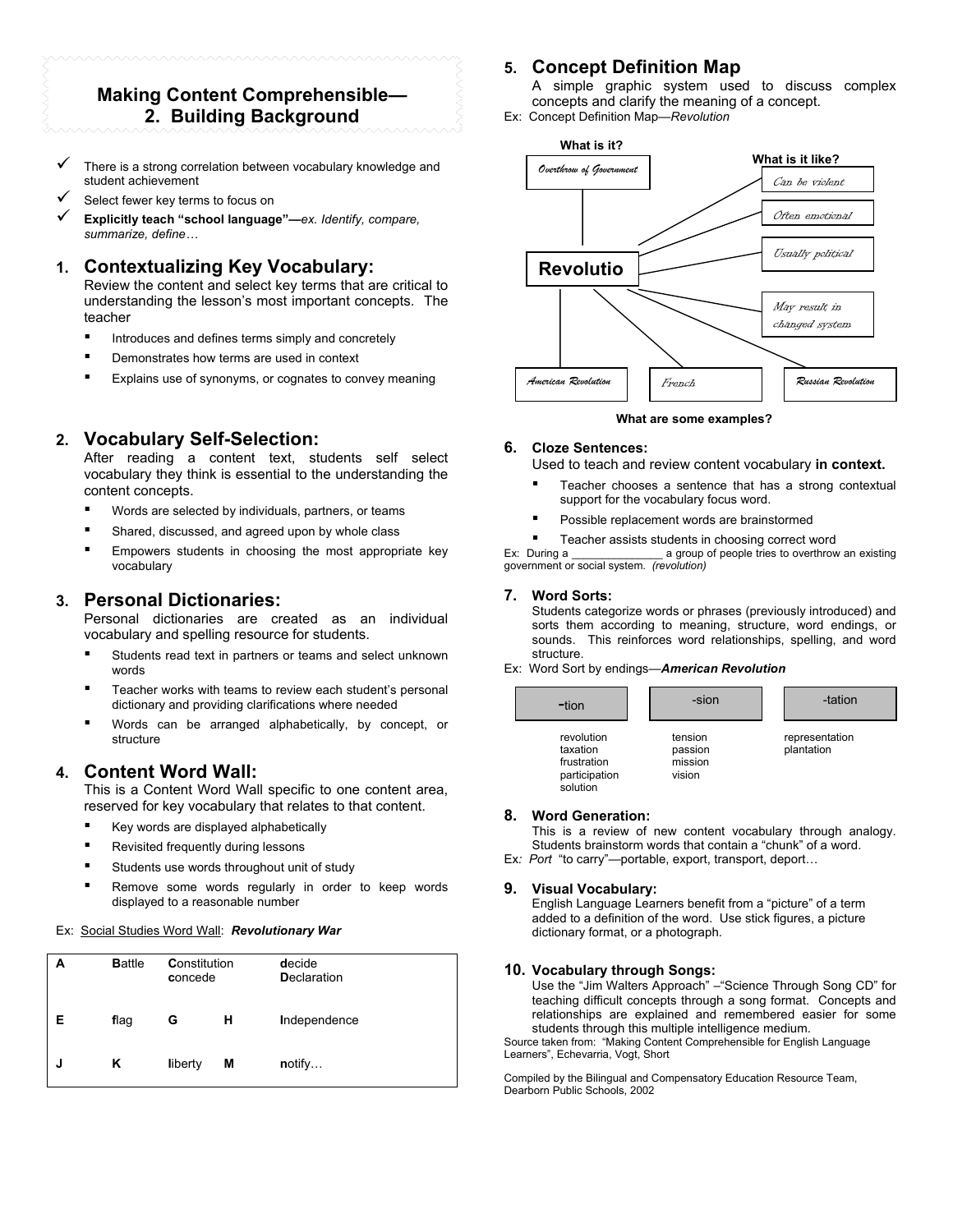# **Making Content Comprehensible— 3. Comprehensible Input**

## **Appropriate Speech:**

- 9 Use speech that is **appropriate to students' proficiency** level slow down and enunciate where applicable
- Avoid jargon and idiomatic speech as much as possible

#### **Explanation of Academic Tasks:**

- 9 Present instructions in **a step-by-step manner** and/or with demonstrations. Write oral directions on board—ask students to re-explain
- Use **peer-modeling**—Focus attention on one group that is functioning well on activity. Let those students explain step-bystep instructions to whole class using an overhead transparency

**Scaffolding:** Use verbal and procedural scaffolding routinely:

▪ Verbal scaffolding: **Paraphrasing**—restating student's response to model correct English **Think-Alouds**—saying out loud what you are doing as you try to use a strategy **Reinforcing contextual definitions**—restating a term by giving a context or definition Ex. Aborigines*, the native*



--Small group instruction with less experienced students practicing with experienced students

-- Partnering students for practice

#### **Questioning:**

- 9 Use a **variety of question types**: see "Thinking Cube" for examples.
- 9 Use "Question Cube" to **promote students asking** a variety of questions: Who, What, When, Where, Why, How

#### **Interaction:**

- Effective classes are characterized by a variety of grouping structures
	- At least 2 different grouping structures should be used during a lesson—partners, triads, teams, etc.
	- Vary group configurations from day-to-day across the week to pique interest, and increase student involvement

#### **Wait Time:**

- Effective teachers wait 20 seconds or more for a student to respond—many English Language Learners need longer time to formulate answers.
- 9 While waiting for a student to reply **other students can be writing down their response** then confirm with answer.

#### **Clarifying Key Concepts in First Language:**

9 Allowing students to **confer with each other, teacher, or paraprofessional in their native language** about subject matter material provides needed support for true understanding of content while student is learning English

#### **Application of Content and Language Knowledge:**

- **Discussing and doing** make abstract concepts concrete, therefore projects, discussion teams, reports lend themselves to true comprehension
- 9 Include **opportunities to practice English**—reporting out orally and in writing, working with teams or partners

#### **Integration of Language Skills:**

9 Reading, writing, listening, and speaking are **mutually supportive and need to be developed in an integrated manner.** Practice in writing promotes development in reading.

#### **Review of Key Vocabulary**

- 9 **Review of vocabulary** needs to include attention to **word structure** and sentence structure
- **Multiple exposures to new terminology** builds proficiency
	- Use paraphrasing as review—provides context
	- Use multiple modalities to remember words
	- Have students use Individual Word Study Books for personal reference—grouping words by structure *(-tion, -sion, tation…)*

#### **Assessment of Lesson Objectives:**

#### 9 Use a **variety of methods to elicit group responses**

- Thumbs up/ thumbs down—Used to obtain a quick summary of agree/disagree responses. "I don't know" response is indicated by a closed fist
- Number wheels or numbered fingers: Used to indicate responses to multiple-choice questions. Teacher puts responses to multiple-choice questions. possible responses on board or transparency, waits, then says "Show me!"
- Response boards: Use individual chalk boards or dry-erase boards for responses given in unison. Dollar stores or home improvement centers—bathroom tile board makes great dryerase boards!

Source taken from: "Making Content Comprehensible for English Language Learners", Echevarria, Vogt, Short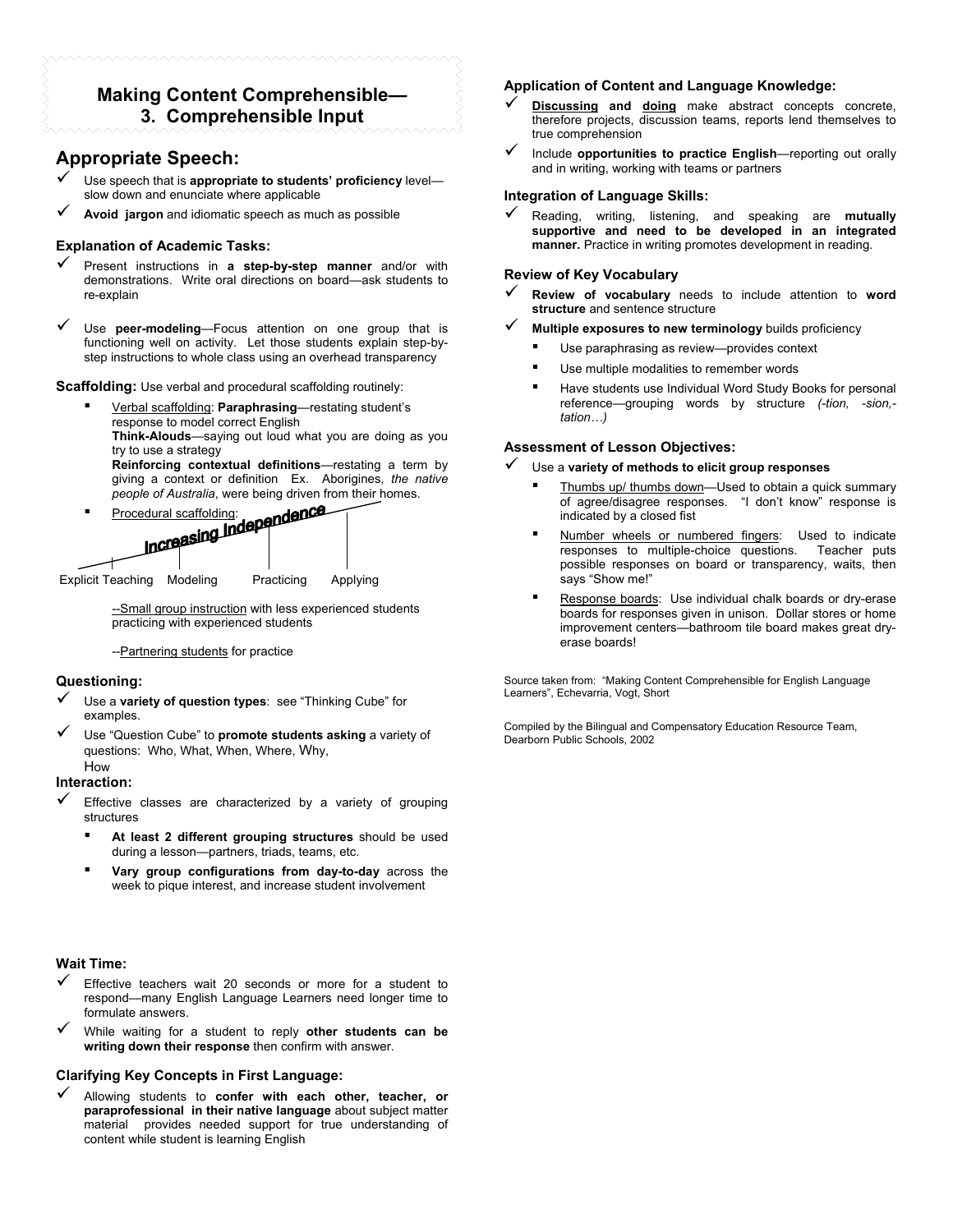## **Making Content Comprehensible— 4. Strategies**

- 9 **Discussing and doing make abstract concepts concrete**
- 9 **Academic language learning is more effective with learning strategies**

#### **Content teaching –One Approach (40-55 minutes):**

• Do an **"I Wonder"** Brainstorming—(5 minutes) about book, topic, theme—should be in the form of questions (Who, what, when, what if, why…) or "I wonder if…"



- Do a **Preview and Predict strategy—15 minutes**:
	- 1. 1 minute—Students individually preview text material, looking at illustrations, photos, bold print…
	- 2. 3 minutes—With a partner, students write 3 things they think they will learn about from this text. Write in complete sentences, note form, or pictures, depending on students' language proficiency.
	- 3. 4 minutes—Partners share their list with another pair of students and list is condensed and or expanded. Transfer final list to chart paper.

| Matter is everything. |  |  |  |
|-----------------------|--|--|--|
| A tree is matter.     |  |  |  |
| A girl is matter.     |  |  |  |
| Matter can change.    |  |  |  |
|                       |  |  |  |

- 4. 3 minutes—4 person teams report out findings and post list.
- 5. 4 minutes-- Teacher reads first section of text (one page or less) while students follow along.

#### • Do **GIST summarizing strategy—7 minutes**:

- 1. 3 minutes--After reading a passage or section of text, teacher and students underline or pick out 10 words and concepts that are "most important" to understanding text.
- 2. 1 minute--Write 10 words on the board.

| matter<br>changes<br>solid<br>liquid<br>states of matter | forms<br>qas<br>living things<br>space<br>atoms |
|----------------------------------------------------------|-------------------------------------------------|
|                                                          |                                                 |

- 3. 3 minutes--Teacher and students write 1-2 summary statements using as many of the listed words as possible. Could be partner work. Post on board.
- 3 minutes--**Refer back to Preview Chart**. Read each statement, confirm if it is + or -, depending on reading selection. Erase or cross out statements that are not likely to relate to rest of reading selection, and add new predictions.



• 10 minutes--**Students continue with reading**, either in partners or small teams **and do GIST strategy within their team.** If the selection is too long, teams can jigsaw reading selection and share out their summary statements with whole group.

- **Refer back to "I Wonder" chart**—4 minutes. **Write down answers to questions** that were found in reading. If questions were not answered brainstorm where answers could be found and form Research Teams to explore other sources.
- **Represent new learning in some way**—6 minutes—by one of these:

--Use *Thinking Cube* to generate at least 6 higher order thinking questions about text.

Ex: Give a quote from the book that tells what matter is made of.

How many ways can matter change?

How can you measure matter?

--Make a *Word Splash* using the important words in this text.



--Construct a *graphic organizer* (T-list, Venn Diagram, etc.) depicting the highlights of reading selection.

--*Illustrate* new learning on a poster including appropriate captions and details.

--*Create a poem, chant, song, or play* demonstrating new learning.

--Do a **Graffiti Write** representing students' learning:

- 1. Each team has chart paper, each team member has a marker. A topic or question is posed. At the start signal each person writes a personal comment about the topic or question on the chart paper—*at the same time*. 2 minutes.
- 2. When time is called, teams rotate to next table, read comments and add their own—may be same topic/question or another question or focus. 2 minutes.
- 3. Rotate again, either to another table or back to own table. Post results.
- **Report Out** representations for class to enjoy or problem solve answers.

Source taken from: "Making Content Comprehensible for English Language Learners", Echevarria, Vogt, Short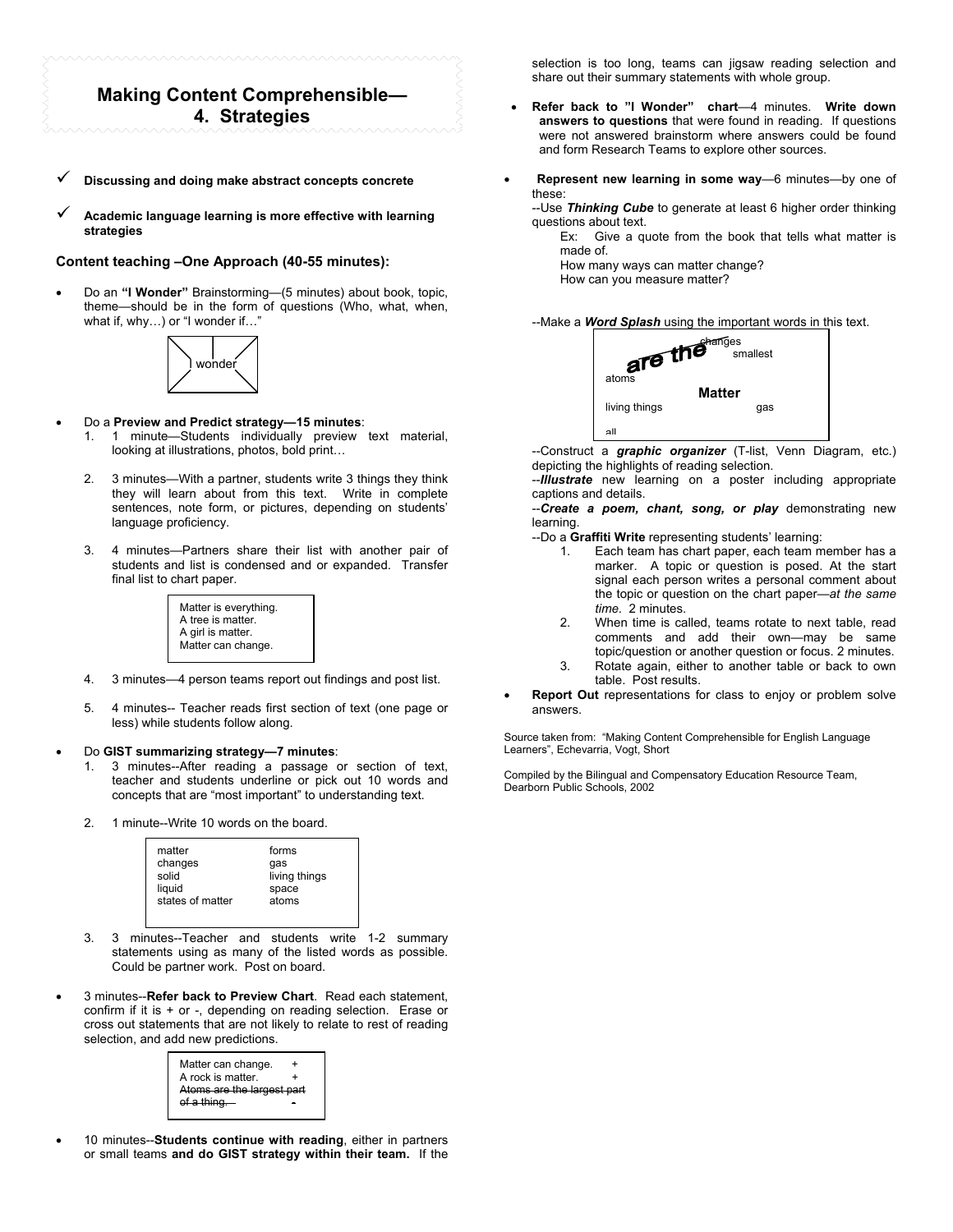## **Making Content Comprehensible— 5. Interaction**

## **Opportunities for Interaction:**

- Learning is more effective when students have an opportunity to participate fully—discussing ideas and information
- $\odot$  Effective teachers strive to provide a more balanced linguistic exchange between themselves and their students—ELL students need the practice in speaking!
- ☺ Interaction accesses the thought processes of another and solidifies one's own thinking
- ☺ Talking with others, either in pairs or small groups allows for **oral rehearsal** of learning

# ▪ **Encouraging more elaborate responses:**

--going beyond "yes" and "no" answers— "Tell me more about that" "What do you mean by…" "What else…" "How do you know?" "Why is that important?" "What does that remind you of?"

or teacher restates student's answer—

"In other words…. Is that accurate?"

or teacher allows **wait time** for student to formulate answer or teacher calls on another student to extend classmate's response

#### ▪ **Fostering student-student interaction:** --Putting students in pairs, triads or small groups

--Types of activities that encourage "table talk":

Literature circles, think-pair-share, jigsaw readings debates, science or math experiments

# **Grouping Configurations:**

- ☺ All students, including English Language Learners, benefit from instruction that frequently includes a variety of grouping configurations
- ☺ It is recommended that **at least 2 different grouping structures be used during a lesson**

## **Variety:**

- **Whole class—**
	- To develop classroom community
- To provide a shared experience for everyone **Flexible small groups—**
	- To promote multiple perspectives To encourage collaboration
- **Partnering—**
	- To provide practice opportunities
	- To scaffold instruction

To give assistance before independent practice

# ▪ **Homogenous or Heterogeneous**

### **grouping**

- By gender, language proficiency, language background, and/or ability
- $\oplus$  Variety maintains students' interest
- $\oplus$  Movement from whole class, to partners, to small group increases student involvement
- $\oplus$  Varying group structures increases the preferred mode of instruction for students

# ▪ **Cooperative Learning Activities:**

*Information gap activities*—Each student in a group has only one or two pieces of information needed to solve the puzzle or problem. Students must work together, sharing information while practicing their language, and using critical thinking skills.

*Jigsaw—*Jigsaw reading task by chunking text into manageable parts (1-2 pages). Number students in each group (1-4 or 5). All #1s read the first 2 pages, #2s read the second 2 pages, etc. These expert groups then discuss their reading and share ideas. The original groups reconvene, discuss the whole text and share their expertise. Students pool their information.

*Numbered heads together*—Similar to *Jigsaw* without forming expert groups. Each student works on one portion of assignment and then students share.

*Four corners*—Great activity to introduce a topic or chapter of study. Write one question or idea on each chart paper. Divide class into 4 groups, each group has a different color marker students move to one corner chart paper and designated student begins writing their ideas on chart. Time activity 2-4 minutes. Students move clockwise to next corner, read responses and add their comments.

*Roundtable—*Use with open-ended questions, grammar practice. 4-5 students are grouped at tables, one sheet of paper, one pencil. Question or grammar point is given by teacher, students pass paper around table, each writing their own response. Teacher circulates room.

*3 Step Interview*—Students are paired. Each student listens to the other as they respond to a topic question. At the end of 3 minutes, each pair joins another pair of students and shares what their partners said. Good way to practice language.

*Writing Headlines*—Good way to practice summarizing an activity, story or project. Provide models of Headlines. Students work in pairs writing a headline for an activity. Pairs share out their headlines and class votes on most effective headline.

*Send a Problem*—One table team sends a question or problem to another table. Each table team solves or answers question and passes it back to original table. This is a good way to review for a test.

# **Wait Time:**

**Wait time varies by culture:** The average length of wait time in US classrooms is clearly not sufficient

**--**Effective teachers allow students to express their thoughts fully without interruption

TIP: Allow students to practice their answer with a partner before calling on them to speak out before the whole class.

TIP: Have more advanced students write down their responses while waiting, and then check their answers against the final answer.

# **Clarify Key Concepts in L<sub>1</sub>:**

Best practice indicates that ELLs benefit from opportunities to clarify concepts in their native language  $L_{1-}$ 

--Use bilingual paraprofessionals, teachers, peers as clarifiers for vocabulary, concepts, or procedures

--Use native language texts, dictionaries as tools to illuminate or illustrate topic

Source taken from: "Making Content Comprehensible for English Language Learners", Echevarria, Vogt, Short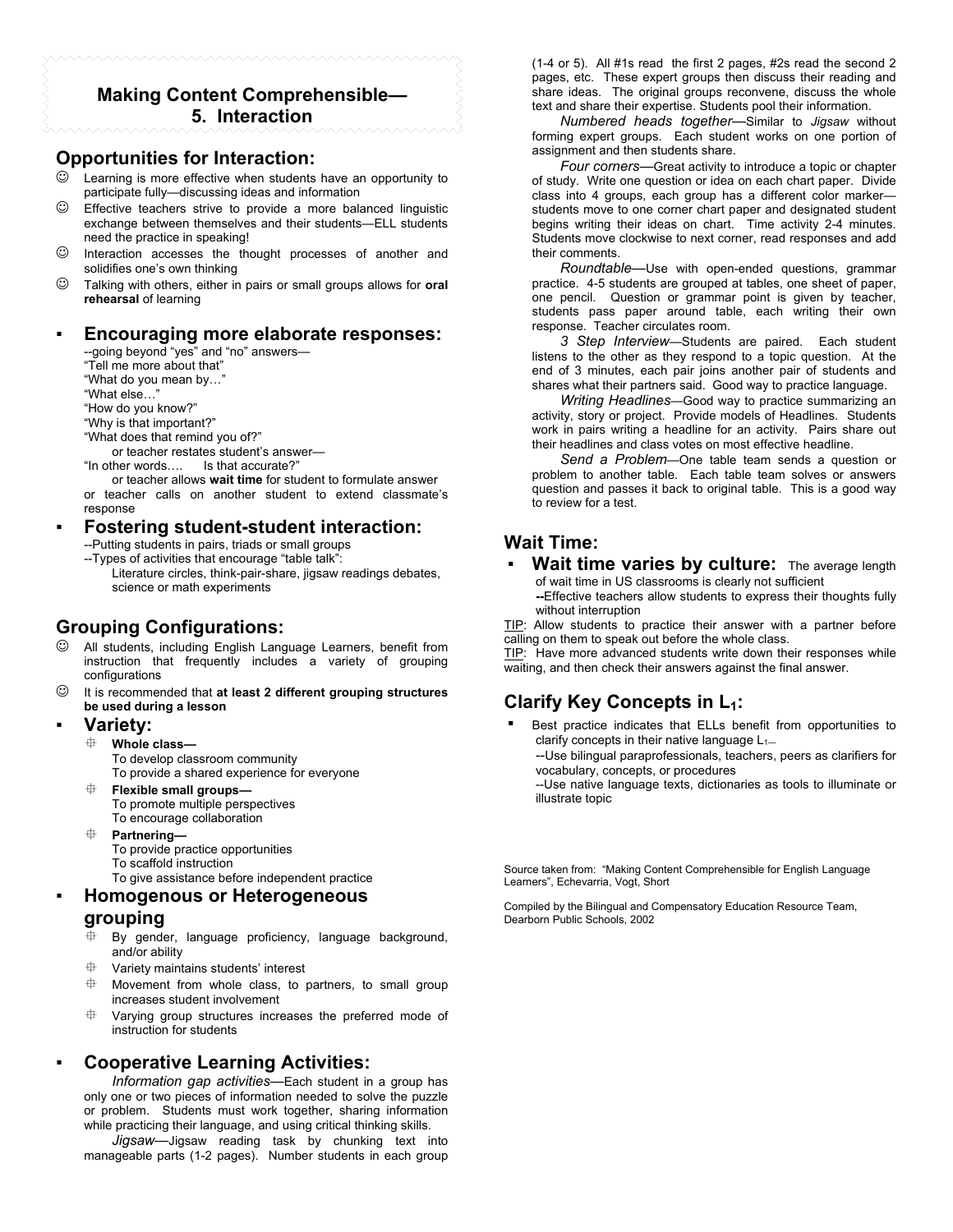# **Making Content Comprehensible— 6. Practice and Application**

# **Hands-on Materials and/or Manipulatives for Practice:**

- ☺ Students have a greater chance of mastering content concepts and skills when :
	- given multiple opportunities to practice
	- practice is in relevant, meaningful ways
	- practice includes "hands-on " experiences
- ☺ Planning for hands-on practice:
	- Divide content into meaningful short chunks
	- Time for practice should be short-10-15 minutes
	- New learning should have several short practices close together
	- Older learning should be practices distributed further apartreview material periodically
	- Give students immediate feedback on how well they have done
- ☺ ELL students need to **connect abstract concepts with concrete** Material can be organized, created (chart learning), counted, classified (concept mapping), stacked (index card review), rearranged, dismantled…

# **Application of Content and Language Knowledge:**

- ☺ Abstract concepts and new information needs to be applied in a **personally relevant way--**
	- Writing in a diary format through a character
	- Making and Playing a game for content review (Jeopardy, Bingo, Wheel of Fortune…)
	- Creating a semantic map
	- Writing test questions to ask another student
	- Teaching concepts to another student
- ☺ **Discussing and "doing"** make abstract concepts concrete.
	- Clustering
	- Making and using graphic organizers
	- Solving problems in cooperative groups
	- Engaging in discussion circles
	- Partnering students in a project before independent work
- ☺ Opportunities for **social interaction** promote language development.
	- Small group discussions
	- Working with partners
	- Reporting out information orally and in writing
- ☺ **Modeling correct English** after a student has made a pronunciation or grammar error can **gently but effectively** instill appropriate usage.

# **Integration of Language Skills:**

- ☺ Reading, writing, listening, and speaking are **interrelated and integrated naturally**—we read when we write, we listen when we are talking with someone, etc.
- ☺ Most young children become grammatically competent in their home language by age 5—for ELL students, the teacher needs to **develop language skills in a holistic manner.**
- ☺ **Practice** in any one area (listening, speaking, reading, writing**) promotes development** in the others.
- ☺ Connections between abstract and concrete concepts are best accomplished **when all language processes** reading, writing, listening, and speaking—**are incorporated during practice and application.**

# **What does a Classroom that Incorporates Listening, Speaking, Reading and Writing…**



Does your classroom incorporate a variety of Listening, Speaking, Reading, and Writing activities during Practice and Application?

Source taken from: "Making Content Comprehensible for English Language Learners", Echevarria, Vogt, Short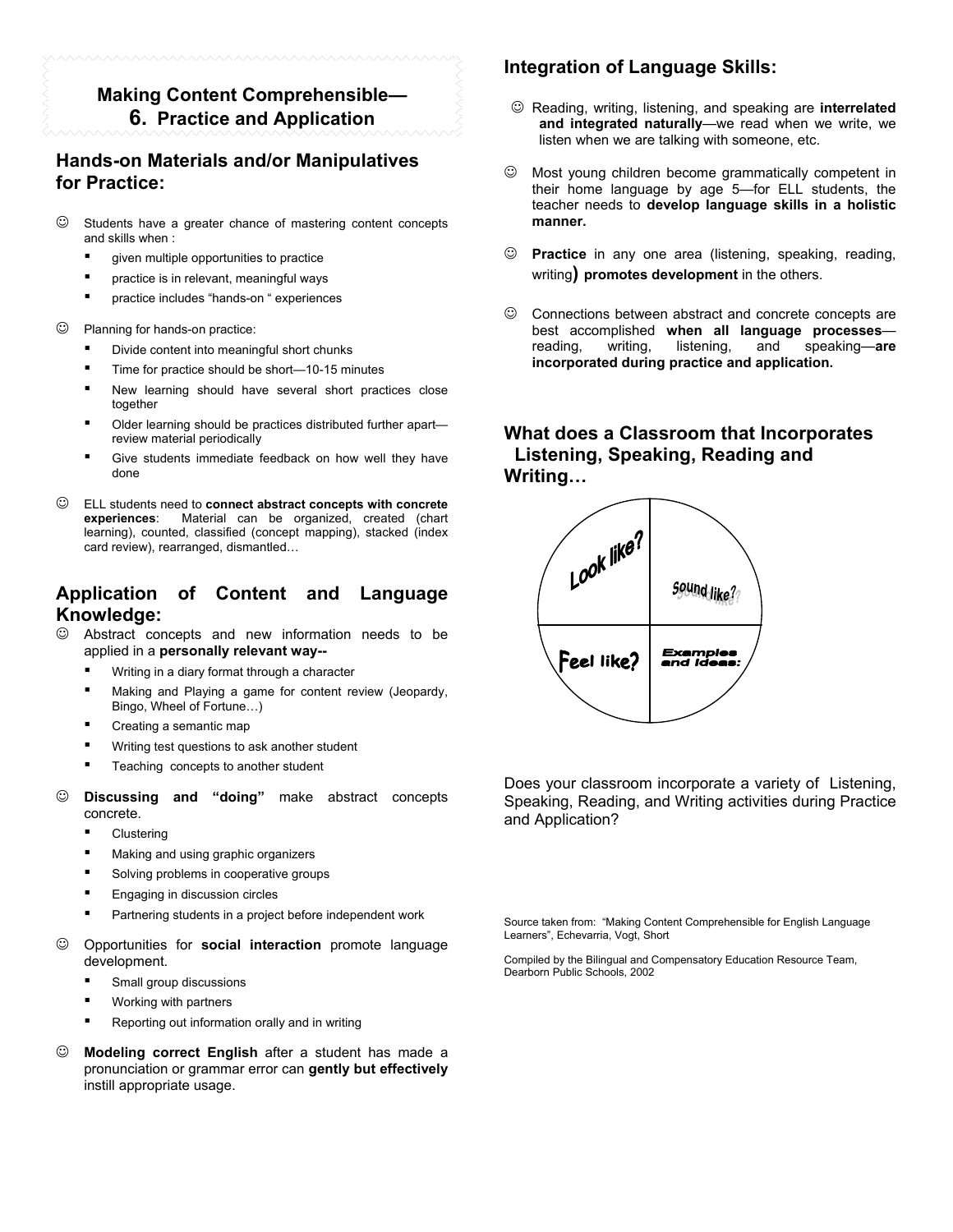# **Making Content Comprehensible— 7. Lesson Delivery**

# **Content Objectives:**

- ☺ Content objectives must be **clearly supported** by lesson delivery:
	- Should be stated orally
	- Should be written on board for all to seepreferably in a designated space every time
	- Purpose:
		- $\oplus$  Reminds us of lesson focus
		- Provides a structure to classroom procedures—before, during, after
		- Allows students to know direction of the lesson
		- $\oplus$  Supplies way for students and teacher to evaluate lesson in light of content objectives
	- Limit content objectives to one or two per lesson
- ☺ "When teachers spend their time and energy teaching students the content the students need to learn, students learn the material…"

# **Language Objectives:**

- ☺ Language objectives must be clearly supported by lesson delivery:
	- Should be stated orally
	- Should be written on board for all to seepreferably in a designated space every time
	- Can relate to ESL Standards from TESOL
	- Can be from State Language Arts **Benchmarks**
	- Can be **specific to book language** studied (certain verb form, word endings, vocabulary, punctuation, summarizing, active discussion…
	- Needs to be **recognizable in lesson's delivery**

# **Students Engaged:**

- ☺ Students should be **engaged 90-100%** of the period for lesson delivery to be effective
- ☺ "When students spend their time **actively engaged in activities that relate strongly to the materials they will be tested on**, they learn MORE of the material."

Leinhart, Bickel & Pallay

- ☺ The most effective teachers **minimize** boredom, off-task behaviors, making announcements, passing out papers, etc.
- ☺ Aspects of student engagement to consider:
	- **Allocated time**—decisions teachers make regarding amount of time spent on topic and each academic task (reading, word study, writing…)
	- There is a balance between teacher presentation and opportunities for students to apply information.
	- **Engaged time—Time students are actively** participating during allocated time: *The more actively students participate in the instructional process the more they achieve.*
	- Students learn more then they are attending to the learning tasks that are the focus of instruction
	- Academic learning time-Students' time-on-task, when the task is related to the materials on which they will be tested—not just-for-fun activities!
	- Class time needs to be **planned efficiently—and** therefore effective use of time and resources
- ☺ Factors that contribute to high levels of student engagement:
- 1. *Well planned* lessons
- 2. *Clear explanation* of academic tasks or instructions
- 3. *Appropriate amount of time* spend on an academic task
- 4. *Strong classroom management* skills
- 5. *Opportunities* for students *to apply learning* in meaningful ways
- 6. *Active* student *involvement*
- 7. Lesson design *meets the language and learning needs* of students

# **Pacing:**

- ☺ Pacing refers to the **rate** at which information is presented during a lesson.
	- Rate for ELL students must be **brisk enough** to maintain students' interest **but not too quick** to lose their understanding.
	- Practice will reward a perfect pace.

Source taken from: "Making Content Comprehensible for English Language Learners", Echevarria, Vogt, Short